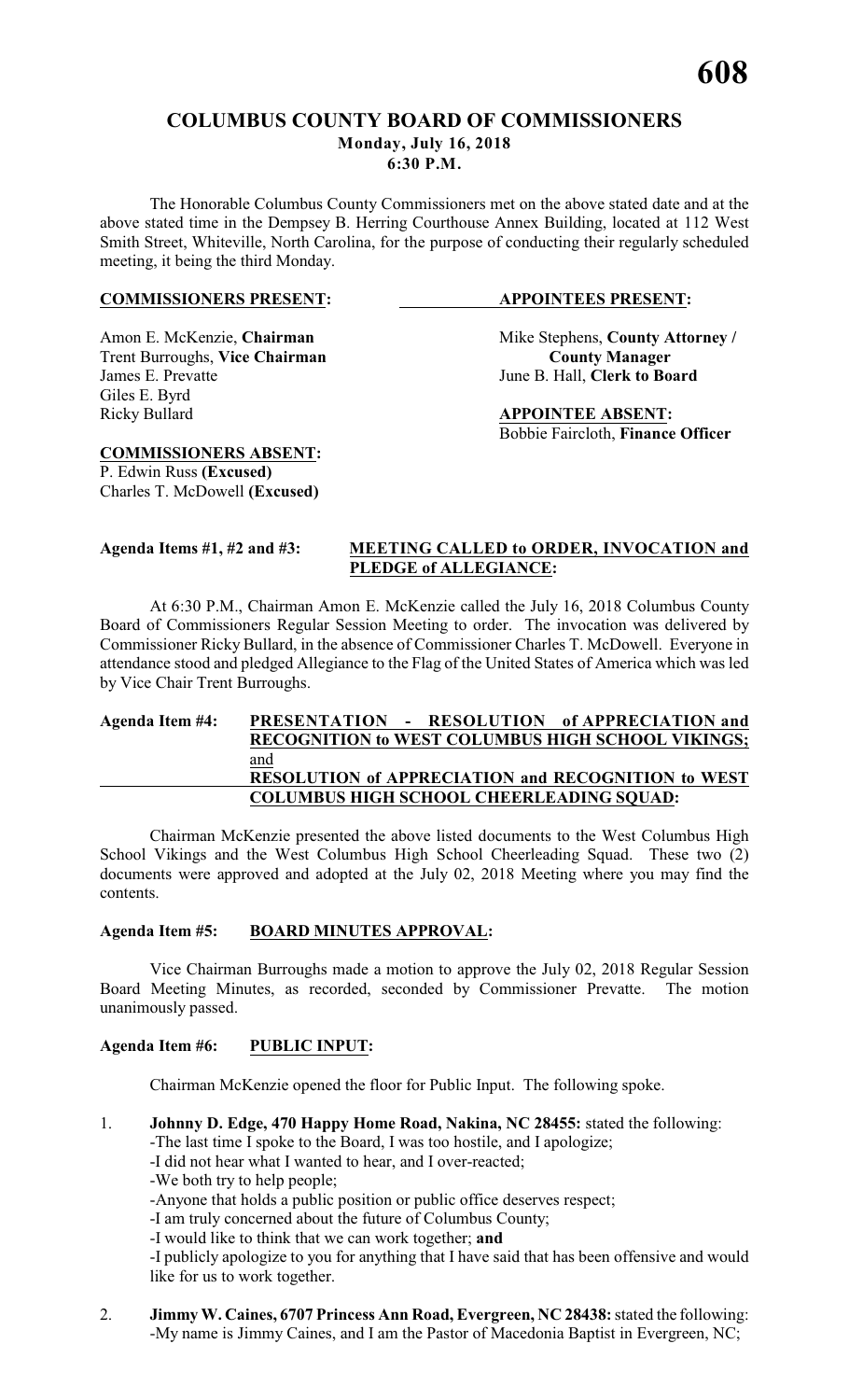-I am the president of the Pastor's Conference in the Columbus Baptist Association;

-We have 51 churches with conservatively 3,700 members;

-Relative to beer sales in unincorporated areas of the county, don't we have enough trouble in this county?;

-For little boys and girls and wives and husbands that are abused as a result of alcohol, please don't make alcohol easier to get and more accessible; **and**

-Please vote it down so it doesn't have to go to the ballot.

- 3. **James Wade Duncan, 109 Church Road, Riegelwood, NC 28456:** stated the following: -I would like to thank each one of you for your help with the library at Riegelwood; **and** -Our computers are not working, and we need some help with that.
- 4. **Robert Eugene Adams:** stated the following:

-I would like to take this opportunity to thank the Vietnam Veterans, Chapter 962 here in Whiteville, for the work they are doing;

-It is being recognized statewide; **and**

-Due to the good work they are doing, it is constantly growing.

#### **Agenda Item #7: HEALTH - DEPARTMENTAL UPDATE:**

Kimberly Smith, Health Director, delivered the following departmental update.

| <b>Clinical Stats:</b> |
|------------------------|
|                        |

| Type                          | <b>Annual Total</b> |
|-------------------------------|---------------------|
| New TB Cases                  | 4 Active 11 latent  |
| <b>HIV</b> Cases              | 12 HIV 0 AIDS       |
| *New Syphilis Cases*(RPR)     | 17                  |
| New Hepatitis B Cases         | 2                   |
| New Gonorrhea Cases           | 188                 |
| Rocky Mt. Spotted Fever       | 3                   |
| Chlamydia Cases               | 335                 |
| Non-gonoccal Urethritis (NGU) | 12                  |
|                               |                     |
| Campylobacter                 | 3 Cases             |
| Salmonella                    | 22 Cases            |
| Hepatitis C                   | 1 Case              |
| <b>PID</b>                    | 1 Case              |
| Meningitis                    | 1 Case              |
| Shigella                      | 1 Case              |
| Group A Strep                 | 4 Cases             |
| Legionellosis                 | 2 Cases             |

#### **Vital Records:**

# of Births: 352 # of Deaths: 620

#### **Environmental Health Stats:**

Encounters 3,014 Total Revenue: \$100,452.00 Environmental Health completed a total of 966 restaurant/lodging inspections for 2016/2017. Number of Home Burials: 11.

| <b>SERVICES</b>        | <b>#PATIENTS</b> | # VISITS |
|------------------------|------------------|----------|
| <b>Adult Health</b>    | 2,894            | 2,914    |
| Child Health           | 376              | 378      |
| Dental Health          | 920              | 1,242    |
| <b>Family Planning</b> | 1,013            | 1,023    |
| Child Immunizations    | 1,415            | 1,415    |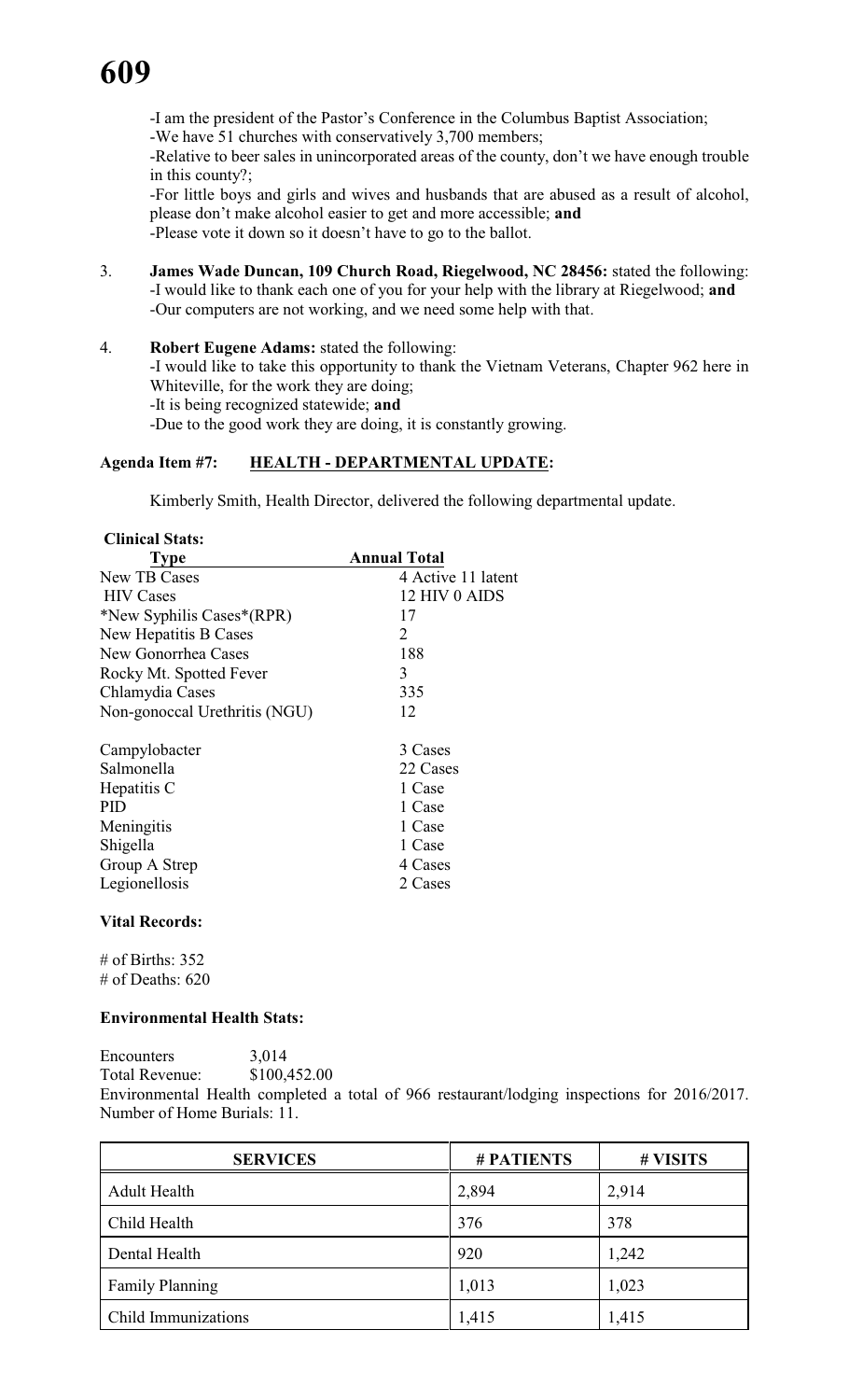| <b>Adult Immunizations</b>           | 781            | 789            |
|--------------------------------------|----------------|----------------|
| Maternal Health                      | 1,068          | 1,073          |
| Other Services                       | 38             | 38             |
| Primary Care                         | 19             | 19             |
| <b>Sexually Transmitted Diseases</b> | 663            | 664            |
| TB Services                          | 1,085          | 1,091          |
| <b>BCCCP</b>                         | 75             | 75             |
| Child Flu                            | 432            | 432            |
| Adult Flu                            | 909            | 912            |
| Colpo                                | $\overline{2}$ | $\overline{2}$ |
| <b>TOTAL:</b>                        | 11,690         | 12,067         |

#### **Women, Infants and Children (WIC):**

WIC continued to provide services to 1,650 participants per month with an annual amount of \$1,168,402 in revenue paid to Columbus County vendors in 2016-2017. The vendors included 14 food markets and 5 pharmacies. WIC switched over to the new electronic record called Cross Roads this year. The transition to EBT type cards occurred in Columbus County in October 2017. Due to declining participation, it was necessary to eliminate one clerical position and close two of the three weekly satellite sites. We feel that the decline in participants is a direct result of Hurricane Matthew.

#### **Laboratory:**

Columbus County Laboratory's regulatory policies and procedures are established according to CLIA and OSHA guidelines. In 2016, our lab completed 339 pregnancy tests, completed 616 blood glucose tests, 688 chlamydia tests and 637 HIV tests, 700 Blood Lead tests. The total number of tests completed in our lab - 9,991.

### **Health Education/Health Promotion:**

A total of 1,700 residents have been reached through health education/health prevention efforts during this past year. Health Education/Health Promotion has continued to work with our Teen Pregnancy Prevention grant. Making Proud Choices - a program designed for middle and high school youth, which focuses on adolescent pregnancy prevention, as well as making better decisions to improve the health of youth.

Chronic Disease Self-management Program - a program designed to help those with chronic conditions to improve management of their condition(s). Diabetes Prevention Program - a program designed for those who are "borderline" or have been diagnosed as at risk for Type II Diabetes.

Our Centering Program works with expecting women in providing group education. We have two ongoing classes - one in English and one in Spanish.

#### **Dental:**

Dr. Cynthia Taylor and Staff (2 Dental Assistants and 1 Processing Assistant) have worked persistently to obtain permission from the 2 school systems to be able to take the Toothmobile out to the schools. During this year the Dental Bus only visited half of the county schools, but starting in August, 2017, the Dental Bus will visit all the schools.

#### **Columbus County Health Department was funded as follows:**

| <b>Local Appropriations</b> | 30%   |
|-----------------------------|-------|
| <b>State</b>                | 18%   |
| Third Party Payers          | $0\%$ |
| <b>Individual Self Pay</b>  | $7\%$ |
| Medicaid                    | 16%   |
| Medicare                    | 13%   |
| Federal (WIC)               | $6\%$ |
| <b>Fund Balance</b>         | 10%   |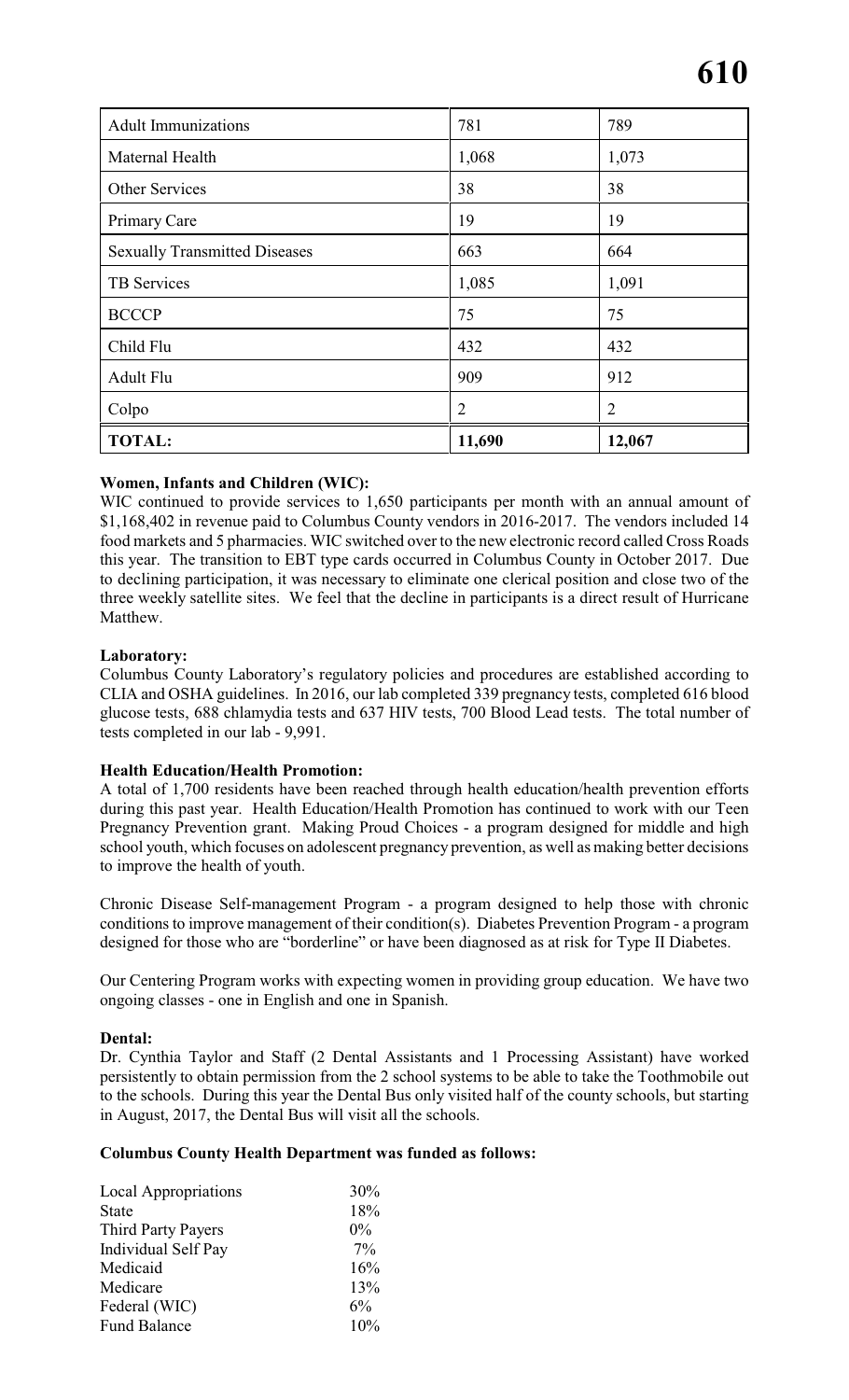# **611**

#### **The total budget for 2016/2017 (Health Department and Home Health): \$5,812,103.00**

| Total Revenues for Health Department Clinics:                | \$2,835,864 |
|--------------------------------------------------------------|-------------|
| Total Expenses for Health Department Clinics:                | \$3,804,663 |
| <b>Total County Appropriation Health Department Clinics:</b> | \$968,798   |
| Total Revenue for Home Health:                               | \$561,683   |
| Total Expenses for Home Health:                              | \$1,086,644 |
| $(\text{July } 2016 - \text{April } 2017)$                   |             |
|                                                              |             |

#### **Animal Bites (co-ordinated with Animal Control):**

| Total Reported: | 52 |
|-----------------|----|
| Total Treated:  | 10 |

#### **ISSUES DURING THE YEAR:**

- July 2016 Continued cleanup of Meth Lab site at Lake Waccamaw
- August 2016 Rainstorm flooded basement and elevator shaft; Home Burial Rules adopted by Board of Health
- October 2016 Hurricane Matthew 4 shelters opened, 2 opened for extended period; 2<sup>nd</sup> Meth Lab discovered near tabor City
- November 2016 Fire Home Burial completed since rules adopted
- May 2017 home Health sold to Kindred, 70 patients transferred

#### **CONCERNS FOR 2017 AND BEYOND:**

- 1, Recruiting the needed licensed staff.
- 2. Competitive pay for staff.
- 3. Decreasing funds from State and Federal sources while requirements for funds are more rigorous;
- 4. Medicaid Reform and what the effects will be on public Health.
- 5. Public Health Medicaid cost settlement.

### **Agenda Item #8: SOCIAL SERVICES - MONTHLY ADMINISTRATIVE UPDATE:**

### Algernon McKenzie, Social Services Director, delivered the Monthly Administrative Update.

On June 12, 2018 we held our agency staff meeting. Staff were given information about hurricane season; which starts June 1st of every year. I reminded staff of our responsibility to work shelter duty during any type of disaster. All staff will be required to take training sponsored by the Red Cross.

Staff was given information about our new mental health and substance abuse provider, Trillium Health Resources.

Staff was also given an update on House Bill 630. They were updated on the Memorandum of Understanding; which is required for every county to sign and the performance measures that each program will be required to meet starting January 2019; although they are effective July 1, 2018. We discussed agency monitoring for each area and accountability of workers for correctly completing their work.

During our meeting, I addressed some issues with outside employment that have occurred.

On June 13, 2018 we held our Summer Blast Luncheon from 12 noon until 2pm. This was sponsored by staff through our dress down days. The luncheon was enjoyed by all who attended. The luncheon was catered by Ray's Grill of Whiteville.

On June 14, 2018 I attended the Director's Association Executive Board meeting. During the meeting, we received information about Medicaid audits, which will be completed every three years. The Division of Medical Assistance will complete regular monitoring of cases for all counties each year as well.

We were also informed in March of 2019; Medicaid Certification will be implemented. This will require all workers in Medicaid and Food and Nutrition to be certified in NCFAST Economic Service programs. They will keep us informed as this is developed.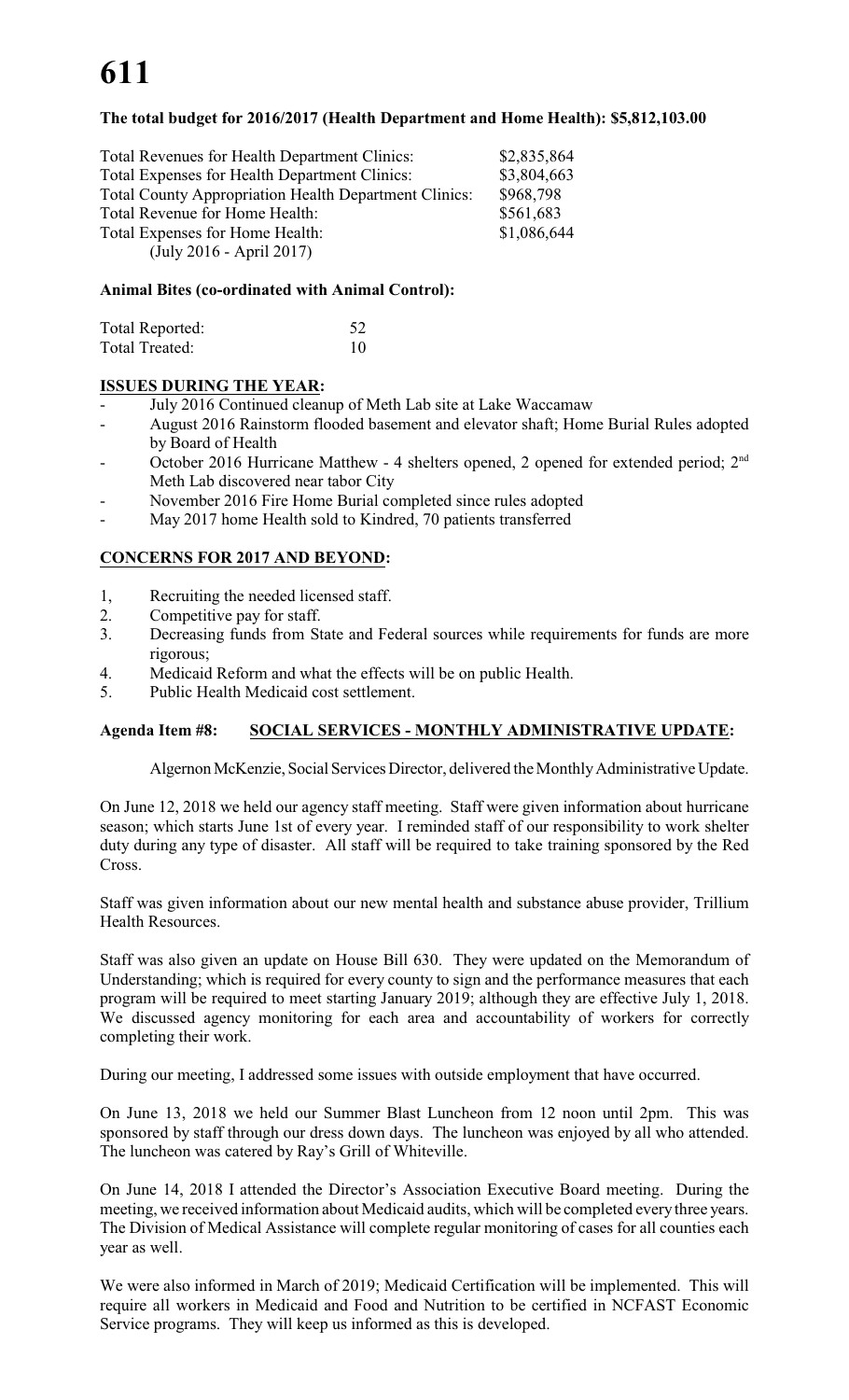Directors were reminded, the Memorandum of Understandings required by House Bill 630 must be signed and sent in the Wayne Black at DHHS by June 29, 2018; as they are effective July 1, 2018.

We also received an update on Child Welfare Services and NCFAST. Representatives from IBM, who built they system, informed us they have met with the pilot counties and the NCFAST Team. They have identified around 192 items that need to be fixed; and they are working on redesigning some parts of the system; and will work on making it user friendly. Presently, the system is causing duplicate work for Social Workers in Child Welfare and is very time consuming. The go live date for additional counties to start has not been determined at this time.

Lastly, committee reports were given by the co-chairs. There are some policy changes in Children's Services, Foster Care and Child Care that will be coming to counties in the near future.

On June 27, 2018 representatives from the North Carolina Division of Services for the Deaf and Hard of Hearing, from the Wilmington Regional Office, held a workshop at our agency. Myself, Program Managers, Supervisors and Lead Workers attended this session. We learned about the various ways to communicate with individuals who are deaf or have hearing loss. The team shared many resources and demonstrated devices that are available to individuals and public agencies. One of the devices was a pocket talker; which DSS currently uses in Adult Services. At some point, we may also need to seek the services of a certified sign language interpreter. This was a very informative session.

During the month of June, I attended the following local meetings: Juvenile Crime Prevention Council, Community Child Protection Team, Family Empowerment Self Sufficiency Board and the Columbus County Partnership for Children Board of Directors meeting.

| <b>Economic Services</b>                |                                                                                                                                                              |  |  |
|-----------------------------------------|--------------------------------------------------------------------------------------------------------------------------------------------------------------|--|--|
| <b>PROGRAM</b>                          | <b>STATISTICS</b>                                                                                                                                            |  |  |
| <b>Food &amp; Nutrition</b>             | Applications Taken: 237<br>Applications Approved: 158<br>Active Cases: 5,579<br>Benefits Issued: \$1,318,427.00<br>Participants Served: 11,864               |  |  |
| <b>Adult Medicaid</b>                   | Applications Taken: 147<br>Cases Terminated: 60<br>Redeterminations: 332<br>Applications Processed: 201                                                      |  |  |
| <b>Family &amp; Children's Medicaid</b> | Applications Taken: 101<br><b>Applications Processed: 79</b><br>Redeterminations: 623<br>Total Medicaid Cases: 13,278<br>Total Individuals Receiving: 16,948 |  |  |
| <b>Child Support</b>                    | <b>Absent Parents Located: 54</b><br>Orders Enforced: 768<br>Active Cases: 4,036<br>Collections: \$465,719.87                                                |  |  |

**June 2018 Economic Services**

#### **June 2018 Human Services**

| <b>PROGRAM</b>              | <b>STATISTICS</b>                                                                                                                                                                                       |
|-----------------------------|---------------------------------------------------------------------------------------------------------------------------------------------------------------------------------------------------------|
| <b>Adult Services (APS)</b> | APS Reports Accepted: 30<br>County Wards: 28<br>Number of Payee Cases: 16<br>Adults Served APS: 18<br>Number of Medicaid Transportation Trips: 1,856<br>Amount Requested for Reimbursement: \$34,672.79 |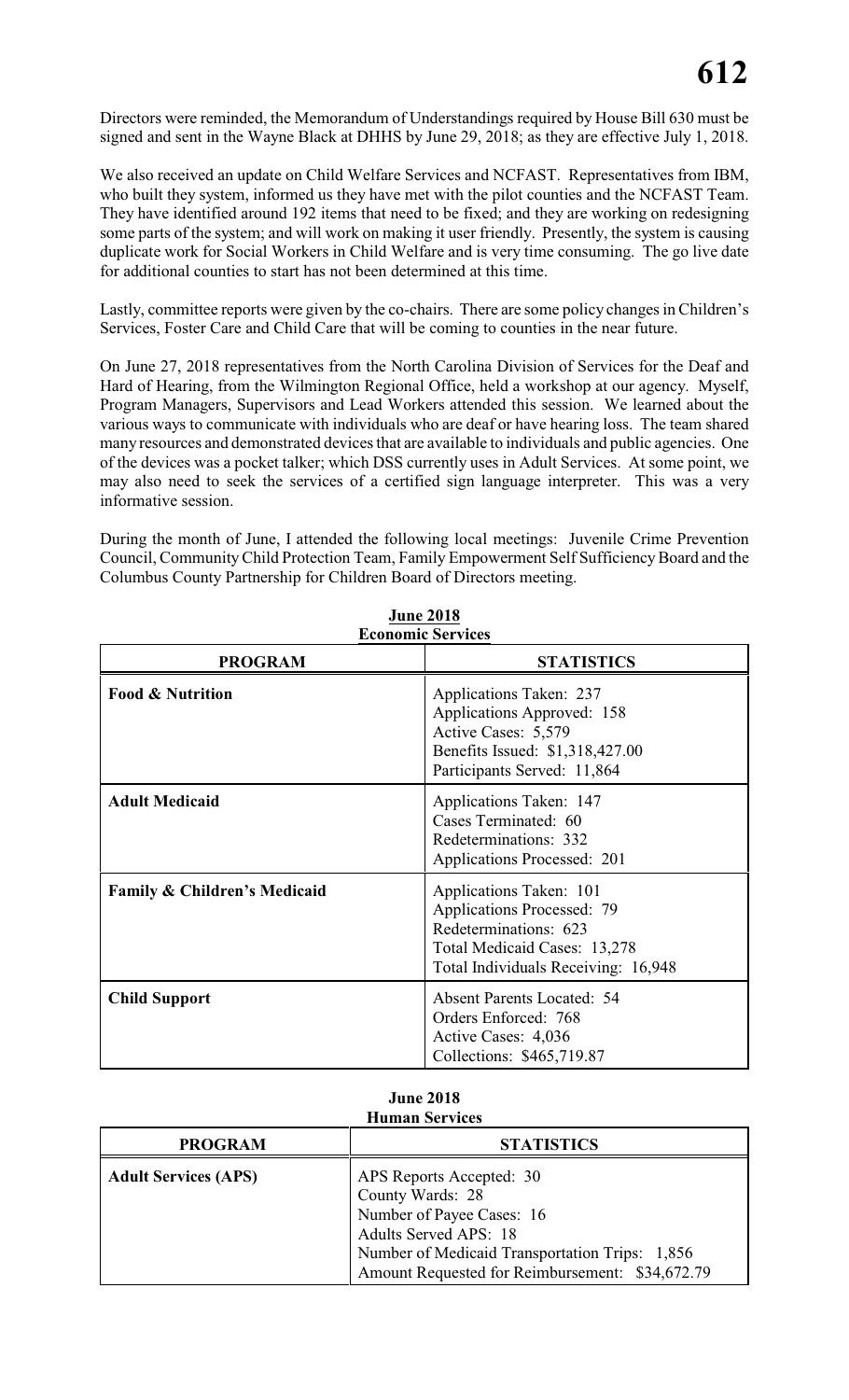# **613**

| <b>Children's Protective Services</b><br>(CPS) | Reports Accepted: 36<br>Reports Screened Out: 27<br>Families Receiving In-Home Services: 43<br>Children Served: 83<br>Contacts with Families Monthly: 320<br>Assessments: 25                    |
|------------------------------------------------|-------------------------------------------------------------------------------------------------------------------------------------------------------------------------------------------------|
| <b>Foster Care</b>                             | Foster Children in Foster Homes: 56<br>Children Placed Outside County: 15<br>Agency Adoptions: 0<br>Pending Adoptions: 6<br>Total Foster Homes Licensed: 5<br>Total Children in Foster Care: 63 |
| <b>Work First Employment</b><br>(TANF)         | Applications Taken: 35<br>Applications Approved: 23<br><b>Individuals Receiving Benefits: 288</b><br>Entered Employment: 5<br>Number in Non-Paid Work Experience: 1                             |
| Program Integrity                              | Collections for Fraud: \$8,907.03<br>New Referrals: 4<br>Cases Established: 5                                                                                                                   |
| Day Care                                       | Children Receiving Day Care Assistance: 376<br>Children on the Waiting List: 736<br>Amount Spent on Day Care Services: \$169,294.69                                                             |

#### **Economic Services Program Narrative**

Child Support/Paralegal and Work First Cash/Medicaid Transportation/Maintenance and Housekeeping Food and Nutrition and Family and Children's Medicaid

Adult Medicaid//Rest Home and Nursing Home/Community Alternatives Program (CAP)

Submitted by Cyndi Hammonds, Income Maintenance Administrator

#### **Reporting Month: June 2018 News/Updates/Vacancies**

#### **Food and Nutrition:**

We are struggling to meeting the compliance timeframes with 6 vacancies on this team. As school is out, we have a trend of more applications during summer months which will put more of a struggle to meet our compliance timeframes. This is also a program where USDA will not allow temporary workers to determine eligibility. The State monitored our files in June and we are awaiting final results of that monitoring. The monitor that came remarked that "this was one of the best counties she has monitored". We are hoping for good results. Any county that has a least one finding, will be under a corrective action plan and she also told us that all counties right now were under corrective action.

#### **Adult and Family & Children's Medicaid:**

The Adult Medicaid team is also struggling with timeliness of applications with 2 vacancies and still in need of another Long Term Care worker. Family & Children's Medicaid has 2 vacancies but are able to keep their work timely. The Family & Children's Intake/Processing Team are trying to help with taking applications for Food and Nutrition while also taking their own applications. This has helped tremendously.

#### **Child Support and Paralegal:**

Child Support only had 2 days of court in June and prepared 344 cases for those court days. Child Support continues to be out of compliance with their timeframes with 1 vacancy and 3 in training. The State office has implemented new policy which allows clients to apply on line for Child Support which I feel will increase their application numbers.

Our paralegal prepared 219 orders and reviewed 56 orders the attorney prepared.

### **Work First Cash/Medicaid Transportation/Interpreter/Maintenance and**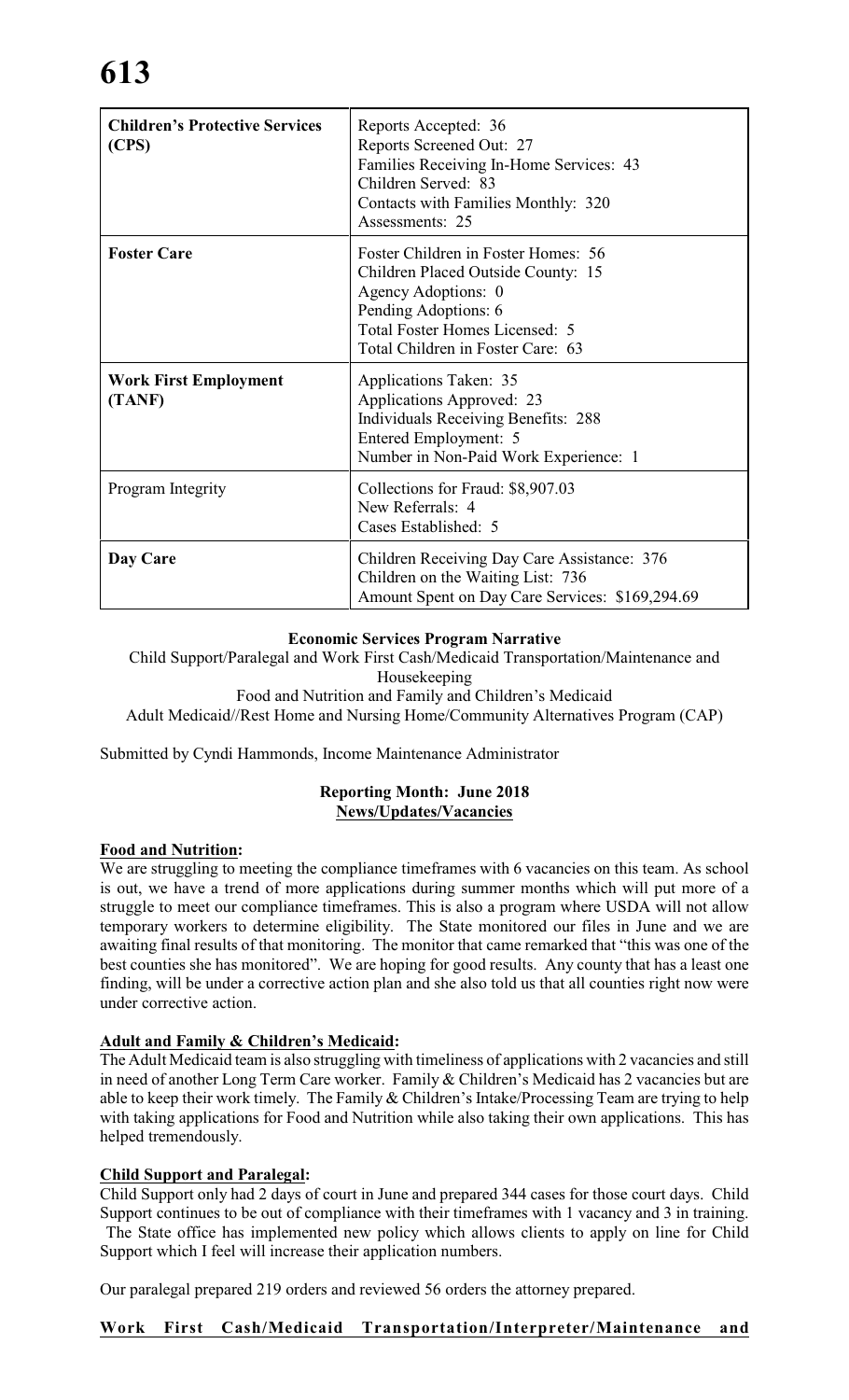#### **Housekeeping/Deputy:**

- WorkFirst Cash continues to meet their timeframes.
- Transportation continues to have new clients each month that need services.
- Maintenance and Housekeeping continue to keep our building and grounds clean.
- Deputy Best continues to do a great job with our security.

#### **HUMAN SERVICES BOARD REPORT**

#### **Melinda H. Lane, Program Manager Vacancies/Updates/News for June 2018**

#### **Intake/Investigation/Assessment:**

The Intake/Investigation/Assessment Unit continues to be fully staffed and busy! All staff have busy caseloads that include allegations of substance abuse, domestic violence, and sexual abuse, among other things. Staff are continuing to take required training. Child Welfare go-live for NCFAST for Columbus County has been indefinitely postponed due to issues within NCFAST. Staff will continue to take required trainings at a slower pace at this time.

#### **In-Home Services:**

The In-Home Services Unit continues to be fully staffed and busy! Staff are continuing to take required training. Child Welfare go-live for NCFAST for Columbus County has been indefinitely postponed due to issues within NCFAST. Staff will continue to take required trainings at a slower pace at this time.

#### **Foster Care/Adoptions:**

The Foster Care/Adoptions Unit continues to be fully staffed and going strong. Staff are continuing to take required training. Child Welfare go-live for NCFAST for Columbus County has been indefinitely postponed due to issues within NCFAST. Staff will continue to take required trainings at a slower pace at this time

#### **Transitional Unit:**

The Transitional unit continues to plan events for LINKs foster children and Foster/Adoptive Parent Recruitment. Billboards, along with other forms of advertisement for recruitment are in place. MAPP training for new candidates for foster parents has been completed, but the detailed process of becoming licensed continues to progress for the candidates. Staff are continuing to take required training. Child Welfare go-live for NCFAST for Columbus County has been indefinitely postponed due to issues within NCFAST. Staff will continue to take required trainings at a slower pace at this time

#### **Adult Services:**

The Adult Services Unit continues to be fully staffed and very busy. Cases are becoming more complex with more issues. This Unit is encountering more and more issues with homeless adults and adults with mental health issues which creates other problems because of the slow response time of mental health agencies. Members of this Unit continue to cross-train in order to work together more efficiently. The addition of another position in this Unit may be a future request to help with the increasing caseloads.

#### **Work First Employment:**

The Work First Employment Unit continues to work within the NCFAST system with daily issues. This Unit continues to assist with 200%.

#### **Child Day Care:**

The Child Day Care Unit continues to be fully staffed. This Unit continues to work within the NCFAST system dealing with daily issues and updates. The waiting list continues to grow which is a concern for staff, but the state continues to not allow any way to work the list.

#### **Program Integrity:**

Program Integrity continues to work hard to get caught up with program integrity duties and cases. Collections are increasing due to increasing caseloads and tax refund season. Only one temporary worker continues to take Crisis Intervention Program applications due to remaining funds. In June 63 applications were taken for CIP with 63 approvals. For the first time ever funding in CIP continued to be available throughout the year. New funding for the new state fiscal year is expected after the first of July.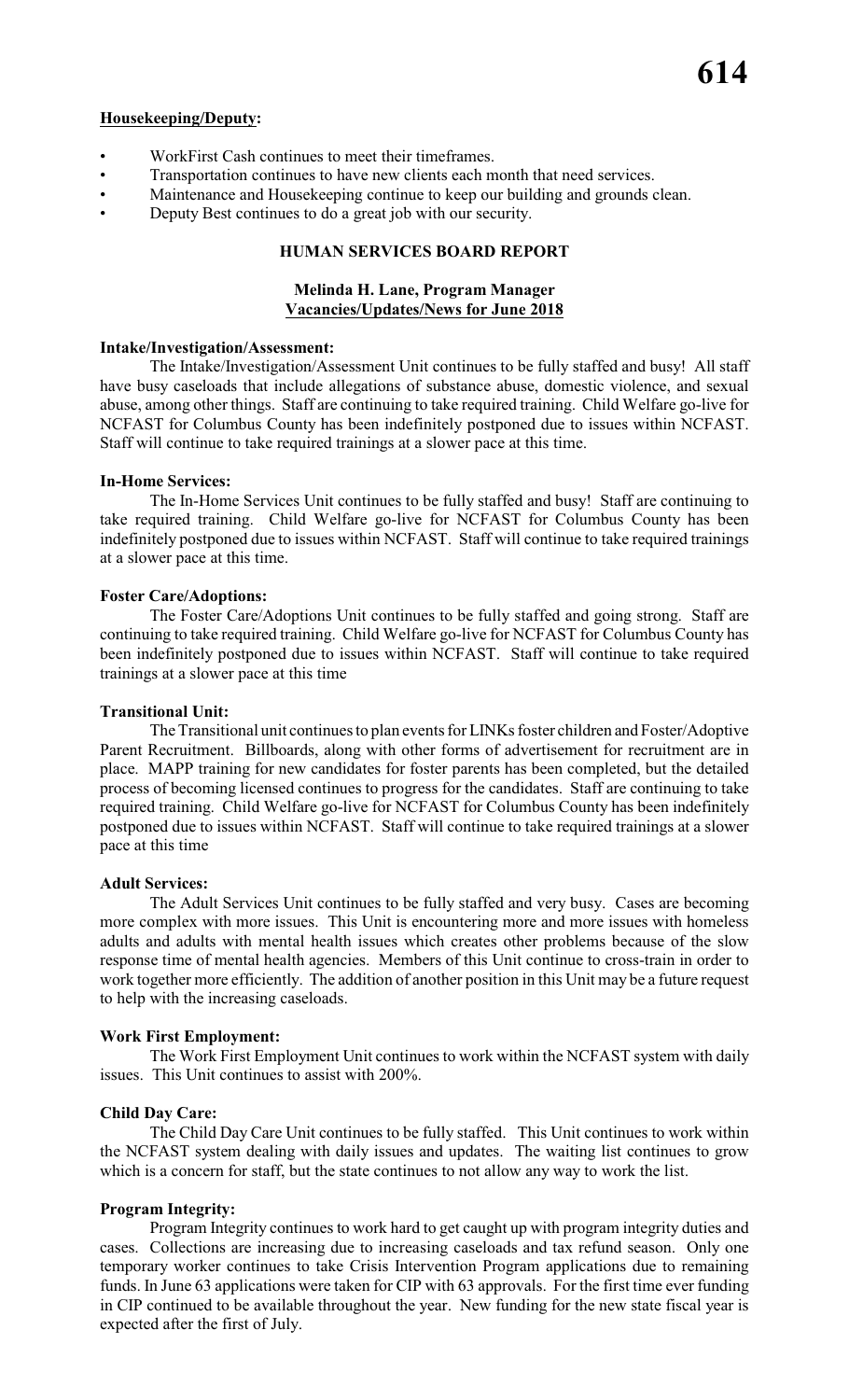### **Agenda Item #9: PURCHASING - TWO (2) FEDERAL FUNDING POLICIES AS FOLLOWS:**

### **A. PROCUREMENT PROCEDURES WITH FEDERAL FUNDS IV-11;** AND **B. CONFLICT OF INTEREST: USE OF FEDERAL FUNDS IV-12**.

Stuart Carroll, Purchasing Director, requested Board approval of the above listed two (2) policies for federal funding.

Commissioner Bullard made a motion for approval of the policies for Procurement Procedures with Federal Funds IV-11, and the Conflict of Interest: Use of Federal Funds IV-12, on the first reading, seconded by Commissioner Byrd. Commissioner Prevatte stated these were new policies and needed two (2) readings for approval. Commissioner Bullard withdrew his motion and Commissioner Byrd withdrew his second. There will be a second reading for the August 06, 2018 Meeting.

#### **Agenda Item #10: RESOLUTION - RESOLUTION of SUPPORT for PLANNED SAFETY PROJECT ALONG US 74 IMPROVEMENTS in FREEMAN AREA:**

Kenneth L. Clark, PE, District Engineer, NC DOT, requested Board approval and adoption of the following Resolution of Support for Planned Safety Project along US 74 Improvements in Freeman Area.

#### **RESOLUTION of SUPPORT for PLANNED SAFETY PROJECT along US 74 IMPROVEMENTS in FREEMAN AREA**

**WHEREAS,** there exists a planned safety project along US 74 in Delco; **and**

**WHEREAS,** in continuation of the existing safety project, in the Freeman area, the project would begin approximately one thousand, eight hundred (1,800') feet east of SR 1845 Money Hole Road, and extend to approximately one hundred fifty (150') feet west of SR 1836 Byrdville-Freeman Road; **and**

**WHEREAS,** once a project is underway, it is more economical to extend the project, if needed, in lieu of ending the existing project and starting a new project at a later date; **and**

**WHEREAS,** there is a need for the addition to the Planned Safety Project along US 74, and this will allow for smoother traveling and safety for the drivers and citizens of Columbus County.

**NOW, THEREFORE, BE IT RESOLVED**, we, the Columbus County Board of Commissioners support the Planned Safety Project along US 74 Improvements in the Freeman Area.

**APPROVED** and **ADOPTED** this the 16th day of July, 2018.

#### **COLUMBUS COUNTY BOARD OF COMMISSIONERS**

| /s/ <i>AMON E. McKENZIE</i> Chairman | /s/ TRENT BURROUGHS Vice Chairman   |
|--------------------------------------|-------------------------------------|
| <i><b>SI JAMES E. PREVATTE</b></i>   | $\sqrt{s}$ GILES E. BYRD            |
| s P. EDWIN RUSS                      | /s/ RICKY BULLARD                   |
|                                      | <b>ATTESTED BY:</b>                 |
| <b>ISI</b> CHARLES T. McDOWELL       | /s/JUNE B. HALL, Clerk to the Board |
| /s/ MICHAEL H. STEPHENS, Manager     | /s/ AMANDA B. PRINCE, Attorney      |

Commissioner Prevatte made a motion to approve and adopt the Resolution of Support for Planned Safety Project along US 74 Improvements in Freeman Area, seconded by Commissioner Byrd. The motion unanimously passed.

#### **Agenda Item #11: RESOLUTION - RESOLUTION by the COLUMBUS COUNTY BOARD of COMMISSIONERS REQUESTING the COLUMBUS COUNTY BOARD of ELECTIONS HOLD a SPECIAL ADVISORY REFERENDUM for the LEVY of a LOCAL SALES TAX in COLUMBUS COUNTY:**

Vice Chairman Trent Burroughs requested Board approval and adoption of the following Resolution by the Columbus County Board of Commissioners Requesting the Columbus County Board of Elections Hold a Special Advisory Referendum for the Levy of a Local Sales Tax in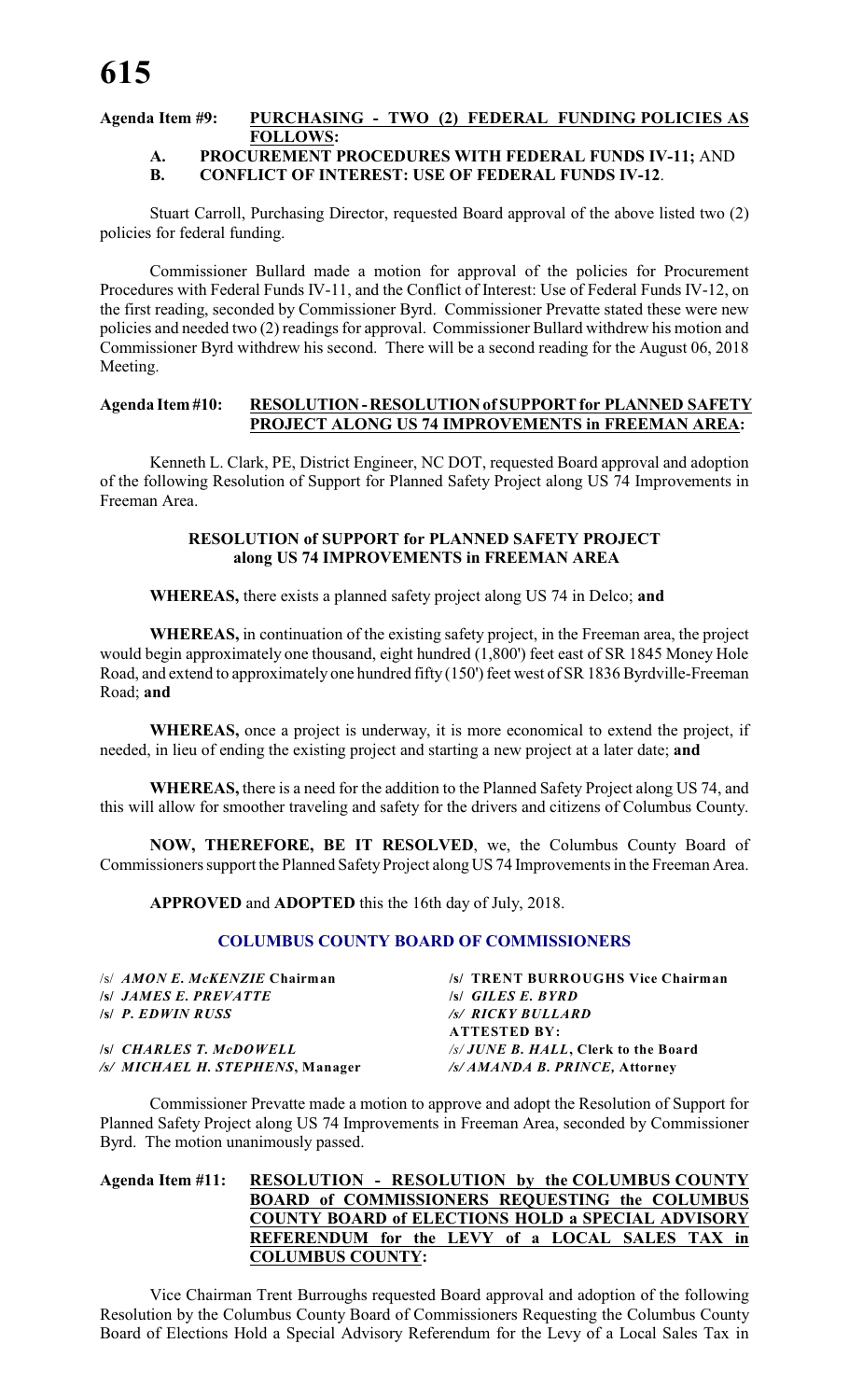Columbus County.

#### **RESOLUTION BY THE COLUMBUS COUNTY BOARD OF COMMISSIONERS REQUESTING THE COLUMBUS COUNTY BOARD OF ELECTIONS HOLD A SPECIAL ADVISORY REFERENDUM FOR THE LEVY OF A LOCAL SALES TAX IN COLUMBUS COUNTY**

**WHEREAS,** the 2007 State Appropriations Act (H1473) amended Chapter 105 of the North Carolina General Statutes (§§105-601 through 604 and 105-535 through 538) which provides counties with the authority to levy a local sales and use tax at a rate of one-quarter percent (0.25%); **and**

**WHEREAS,** the above-referenced statute amendments further provide that prior to the adoption by the County Commissioners of a resolution that would levy a local sales tax, there must first be conducted a special advisory referendum whereby the County voters would have the opportunity to vote for or against the levy of the above referenced local tax by the County Commissioners; furthermore, the County Commissioners could not levy a local sales tax unless a majority of those citizens voting in the special advisory referendum vote for the levy of the tax; **and**

**WHEREAS,** the Columbus County Board of Commissioners voted on July16, 2018, at 6:30 P.M., a motion was duly made and seconded, and passed unanimously by the Board members to request that the Columbus County Board of Elections conduct a special advisory referendum in Columbus County on Tuesday, November 06, 2018 on the question of whether to levy a local sales tax in Columbus County.

**NOW, THEREFORE, BE IT RESOLVED,** by the Columbus County Board of Commissioners that the Columbus County Board of Elections is hereby requested to conduct an advisory referendum between 6:30 A.M. and 7:30 P.M., on Tuesday, November 6, 2018, for all of Columbus County on the following ballot question:

............................................................................................................................................................

#### **ONE-QUARTER CENT (1/4¢) COUNTY SALES AND USE TAX**

### **[ ] FOR [ ] AGAINST**

**Local sales and use tax at the rate of one-quarter percent (0.25%) in addition to all other State and local sales and use taxes.**

............................................................................................................................................................

**BE IT FURTHER RESOLVED,** that the Columbus County Board of Commissioners further request that at such time the special election voting data is tabulated and certified, the Board of Elections forward said advisory referendum results to the Board of Commissioners in order that the Commissioners can further deliberate and proceed as allowed in the above referenced amendments to Chapter 105 of the North Carolina General Statutes.

**ADOPTED** this the 16th day of July, 2018.

## **COLUMBUS COUNTY BOARD OF COMMISSIONERS**<br>S AMON E. MCKENZIE Chairman (S) TRENT BURROUGHS

**/s/** *JAMES E. PREVATTE* **/s/** *GILES E. BYRD /s/ RICKY BULLARD*

/s/ *AMON E. McKENZIE* **Chairman /s/ TRENT BURROUGHS Vice Chairman**

**ATTESTED BY:** */s/ JUNE B. HALL***, Clerk to the Board**

Vice Chairman Burroughs made a motion to approve and adopt the Resolution by the Columbus County Board of Commissioners Requesting the Columbus County Board of Elections Hold a Special Advisory Referendum for the Levy of a Local Sales Tax in Columbus County, seconded by Commissioner Bullard. The motion unanimously passed.

#### **Agenda Item #12: APPOINTMENTS/RE-APPOINTMENTS/REPLACEMENTS to BOARDS, COMMISSIONS AND COMMITTEES:**

June B. Hall, Clerk to the Board, requested the Board to appoint, re-appoint or replace members on the following boards, commissions and committees.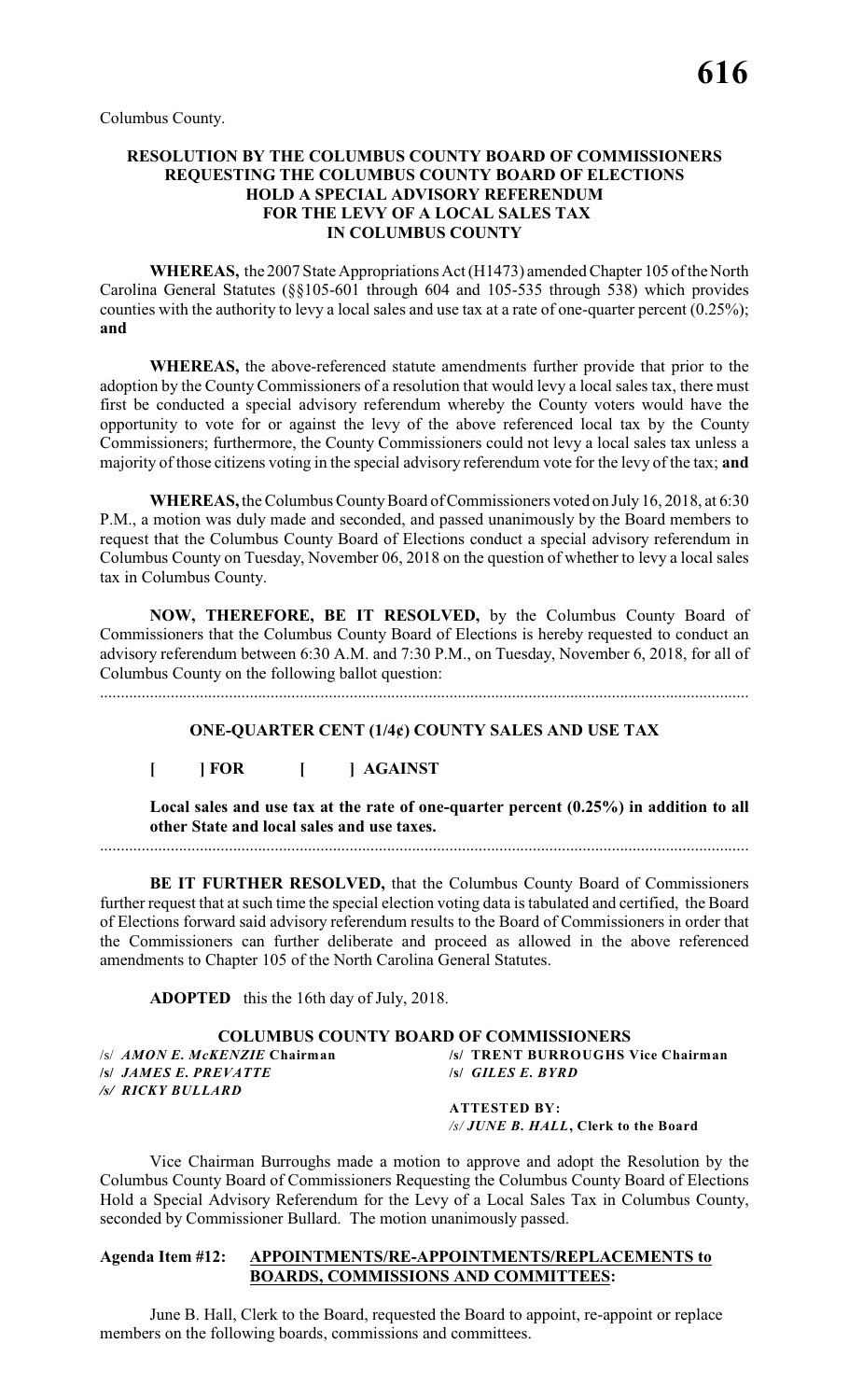| <b>COMMITTEE</b>                                                             | ZONE/<br>EB  | PERSON(S)                        | <b>EXPIR.</b><br><b>DATE</b> | <b>BOARD</b><br><b>ACTION</b> |
|------------------------------------------------------------------------------|--------------|----------------------------------|------------------------------|-------------------------------|
| Animal Control Advisory Council                                              | Ш            | Vacant<br>Vacant                 |                              | <b>HOLD</b><br><b>HOLD</b>    |
| <b>Economic Development Commission</b><br><b>Board of Directors</b>          | $\mathbf{I}$ | Harry Foley -<br><b>Resigned</b> | 06/30/2018                   | <b>Tally Bowen</b>            |
| <b>Industrial Facilities Pollution Control</b><br><b>Financing Authority</b> | EB           | Carl Meares, Jr.                 | 06/30/2018                   | <b>HOLD</b>                   |

#### **RECESS REGULAR SESSION and enter into COMBINATION MEETING of COLUMBUS COUNTY WATER and SEWER DISTRICTS I, II, III, IV and V BOARD MEETING:**

At 7:24 P.M., Commissioner Byrd made a motion to recess Regular Session and enter into a **combination meeting** of Columbus County Water and Sewer Districts I, II, III, IV and V Board Meeting, seconded by Commissioner Bullard. The motion unanimously passed.

#### **Agenda Item #13: COLUMBUS COUNTY WATER and SEWER DISTRICTS I, II, III, IV and V - APPROVAL of BOARD MEETING MINUTES:**

July 02, 2018 **Combination Meeting** of Columbus County Water and Sewer Districts I, II, III, IV and V Board Meeting **(5 sets)**

This information will be recorded in Minute Book Number 2 for each Water District, respectively.

#### **ADJOURN COMBINATION MEETING of COLUMBUS COUNTY WATER and SEWER DISTRICTS I, II, III, IV and V BOARD MEETING:**

At 7:25 P.M., Commissioner Byrd made a motion to adjourn the **combination meeting** of Columbus County Water and Sewer Districts I, II, III, IV and V Board Meeting, seconded by Commissioner Prevatte. The motion unanimously passed.

#### **Agenda Item #14: CONSENT AGENDA ITEM:**

Vice Chairman Burroughs made a motion to approve the following Consent Agenda Item, Budget Amendments, seconded by Commissioner Bullard. The motion unanimously passed.

| <b>TYPE</b>         | <b>ACCOUNT</b> | <b>DETAILS</b>                   | <b>AMOUNT</b> |
|---------------------|----------------|----------------------------------|---------------|
| <b>Expenditures</b> | 10-4310-535300 | M&R Vehicles                     | 11,056        |
| <b>Revenues</b>     | 10-3431-489000 | Miscellaneous Revenues           | 11,056        |
| <b>Expenditures</b> | 25-4140-550000 | Capital Outlay                   | 21,500        |
| Revenues            | 25-3414-399100 | <b>Fund Balance Appropriated</b> | 21,500        |

#### **Budget Amendments:**

### **Agenda Item #15: COMMENTS:**

Chairman McKenzie opened the floor for comments. The following spoke.

#### A. **Department Managers:**

1. **Gary Lanier, Economic Development/Planning Director:** stated the following: -We have received \$264,000.00 from the North Carolina Department of Commerce, Building Reuse Program for Project Chess which is the upgrade of the former Nice Blends;

-A letter was received today from the North Carolina Department of Commerce Utility Fund for \$2.1 million for the sewer project for the International Logistics Park, and this does not have a match of funds;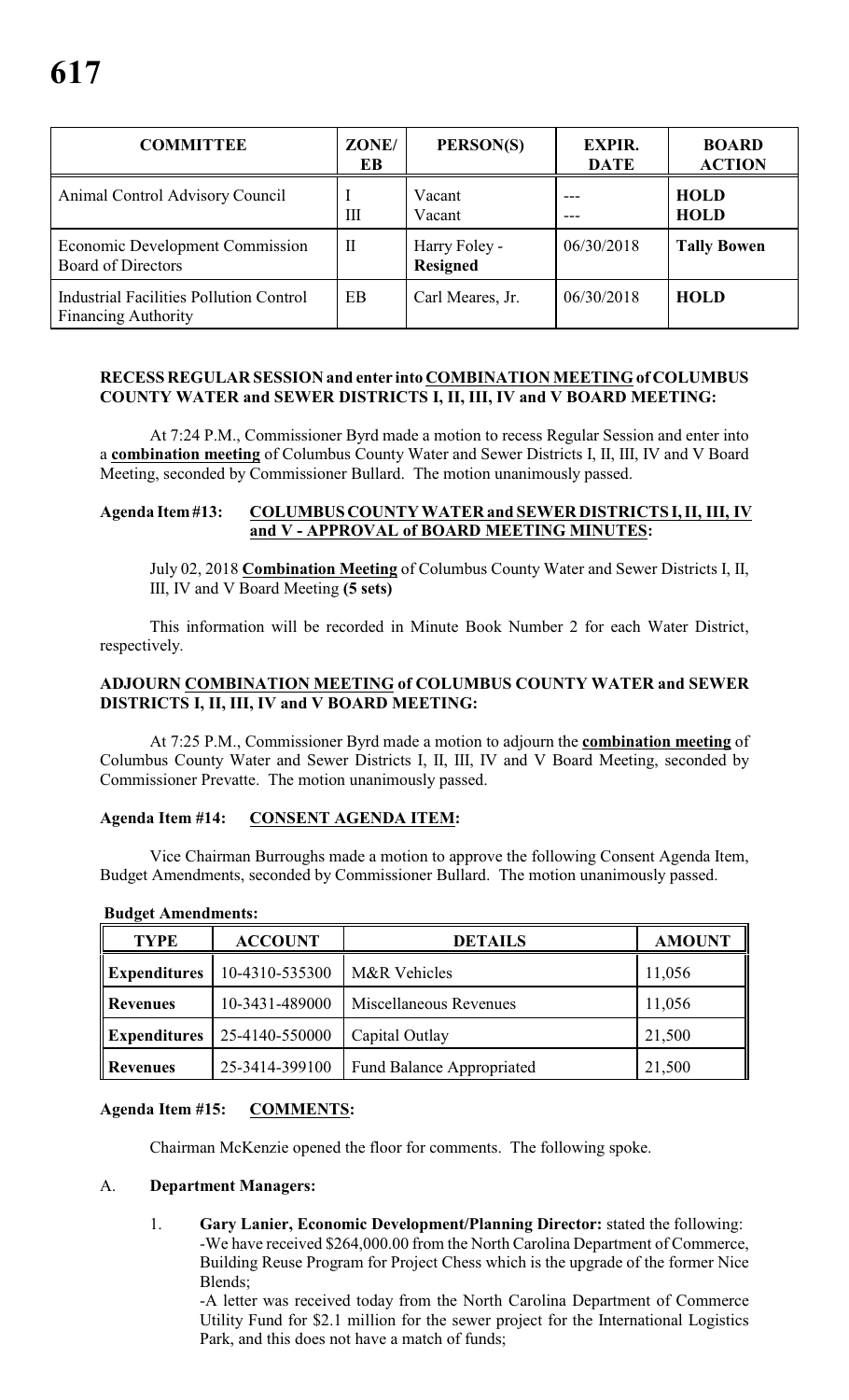-The Toy Plant in Tabor City is doing well; **and**

-I will have the necessary paperwork for the International Logistics Park on the August 06, 2018 Agenda for approval.

2. **Sheriff Lewis L. Hatcher:** stated the following:

-Last week, we had three hundred (300) young people, from five (5) states, in Columbus County performing hurricane relief work;

-The stated young people built ramps, replaced roofs and cleaned up yards from Hurricane Matthew;

-They did work at the Sheriff's Department and performed fantastic work;

-I truly appreciate the work they performed and through my own observation, they were most obedient; **and**

-It is my understanding the young people had to pay \$270.00 to be a part of this program entitled "Mission Help".

3. **Larry Hayes, Maintenance Director:** stated the following:

-We are doing some work on the Vietnam Memorial at the Courthouse; -I have received a bid on this work; **and**

-There seems to be something missing inside the arch.

#### B. **Board of Commissioners:**

1. **Commissioner Prevatte:** stated the following:

-Last week, Trillium presented a \$44,000.00 check to Parks and Recreation for a Day Program for the Intellectually and Developmental Delay Youth for this year; -I encourage you to visit the nursing homes and speak to any resident due to the fact that some of the residents never have any visitors; **and** -The Historic Courthouse roof is complete.

#### 2. **Vice Chairman Burroughs:** stated the following:

-Thank you Sheriff for the cleanup of drugs and pill pushing you have done in Columbus County;

-We are moving forward with our ability to finance schools;

-The Road sign is down on Cherry Grove Road; **and**

-What items can be dropped off at the convenience centers?

3. **Commissioner Byrd:** stated the following:

-A lot of political signs are still out and needs to be removed;

-A salaried employee for the schools is writing grants and is receiving money for writing the grant up and above their salary;

-We need to look for ways we can assist and help our Inspections Department; **and** -Relative to an acre of land being behind \$300.00 in taxes and the legal fees being \$600.00 to handle.

- 4. **Commissioner Bullard:** I would like to welcome our new County Attorney, Amanda Prince.
- 5. **Chairman McKenzie:** stated the following: -I would like to welcome the new County Attorney;

-The Columbus County Schools would like to have a meeting with the Board of Commissioners as soon as possible, and let's try to meet next Monday; **and** -The Sheriff has some good deputies.

### C. **County Manager (Michael H. Stephens):** stated the following:

- 1. I would like to welcome the new County Attorney; **and**
- 2. I congratulate Loretta Shipman, Animal Control Director, on the report from the State Inspections that I received at 5:00 P.M. today, that was 100% across the board, and this was a five (5) page report.
- D. **County Attorney (Amanda B. Prince):** stated I thank you and I am happy to be here.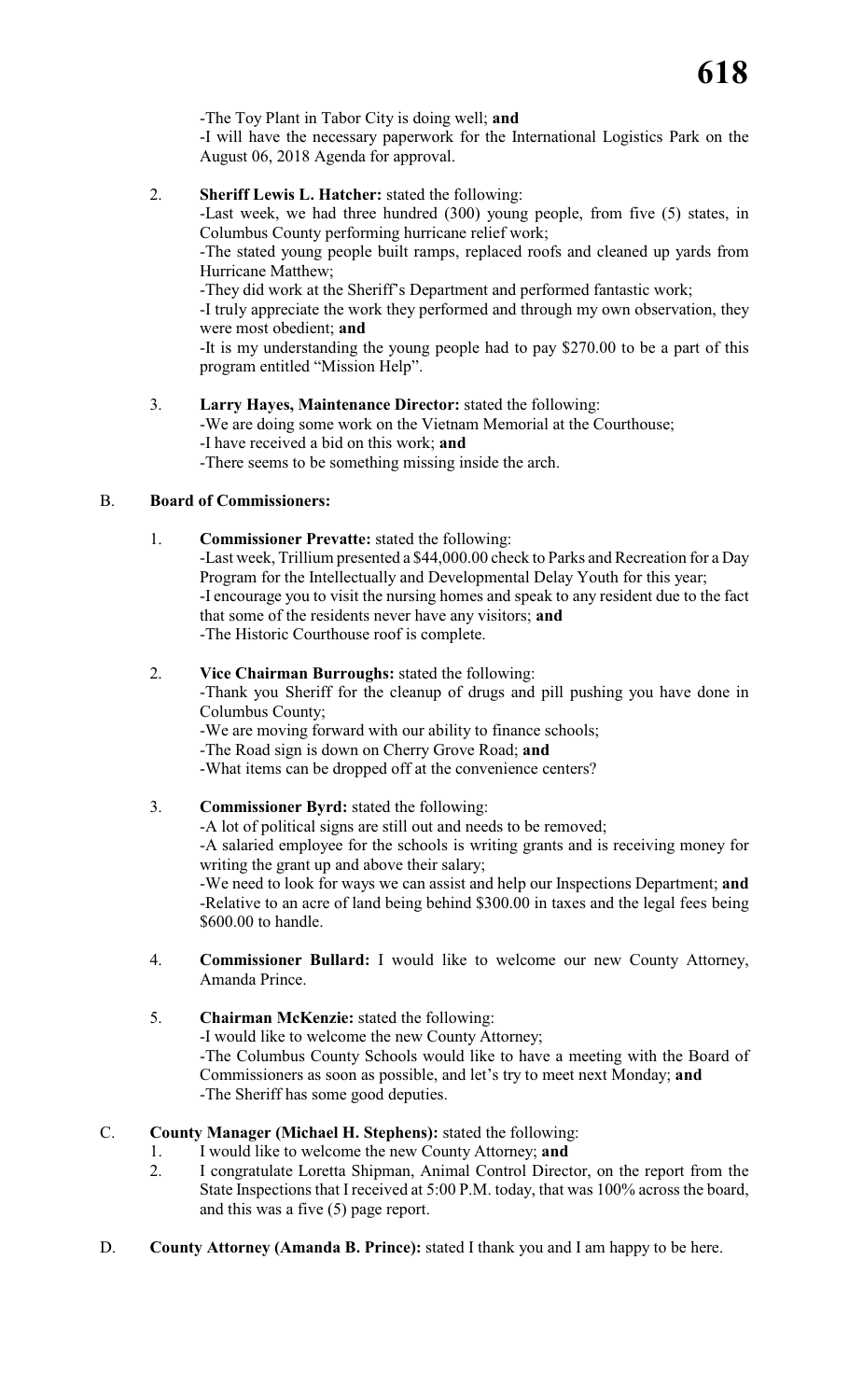#### **RECESS REGULAR SESSION and enter into CLOSED SESSION in ACCORDANCE with N.C.G.S. § 143-318.11(a) (5) (i) NEGOTIATING CONTRACT for PROPOSED ACQUISITION on REAL PROPERTY:**

At 8:02 P.M.,Commissioner Bullard made a motion to recess Regular Session and enter into Closed Session in accordance with N.C.G.S. § 143-318.11(a) (5) (i) Negotiating Contract for Proposed Acquisition on Real Property, after a five (5) minutes recess, seconded by Commissioner Byrd. The motion unanimously passed.

#### **Agenda Item #16: CLOSED SESSION in ACCORDANCE with N.C.G.S. § 143-318.11(a) (5) (i) NEGOTIATING CONTRACT for PROPOSED ACQUISITION on REAL PROPERTY:**

No official action was taken.

#### **ADJOURN CLOSED SESSION and resume REGULAR SESSION:**

At 8:37 P.M., Commissioner Byrd made a motion to adjourn Closed Session and resume Regular Session, seconded by Commissioner Bullard. The motion unanimously passed.

#### **READING and APPROVAL of CLOSED SESSION GENERAL ACCOUNT:**

Chairman McKenzie requested Amanda B. Prince, County Attorney, orally read the Closed Session General Account. Ms. Prince orally read the following: *"The County Manager discussed with the Board of Commissioners the possible purchase or lease of real property. No decision was made"*.

Vice Chairman Burroughs made a motion to approve the Closed Session General Account, seconded by Commissioner Prevatte. The motion unanimously passed.

### **Agenda Item #17: ADJOURNMENT:**

At 8:37 P.M., Commissioner Prevatte made a motion to adjourn, seconded by Commissioner Byrd. The motion unanimously passed.

#### **APPROVED:**

**\_\_\_\_\_\_\_\_\_\_\_\_\_\_\_\_\_\_\_\_\_\_\_\_\_\_\_\_ \_\_\_\_\_\_\_\_\_\_\_\_\_\_\_\_\_\_\_\_\_\_\_\_\_\_\_\_\_\_**

**JUNE B. HALL, Clerk to Board AMON E. McKENZIE, Chairman**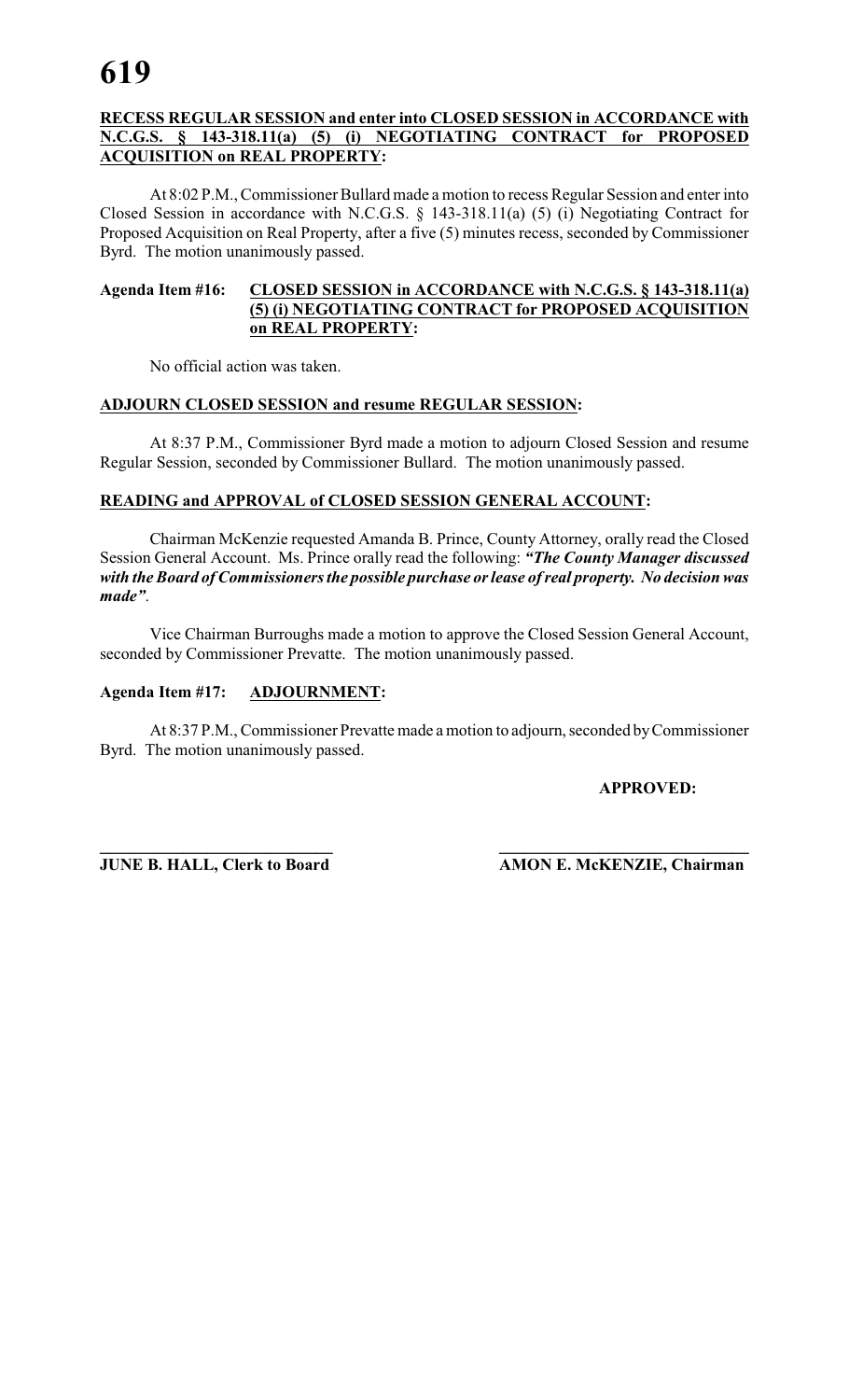The Honorable Columbus County Commissioners met on the above stated date and at the above stated time in the Dempsey B. Herring Courthouse Annex Building, located at 112 West Smith Street, Whiteville, North Carolina, to act as the Columbus County Water and Sewer District I Board.

#### **COMMISSIONERS PRESENT: APPOINTEES PRESENT:**

## James E. Prevatte June B. Hall, **Clerk to the Board** Giles E. Byrd Ricky Bullard **APPOINTEE ABSENT:**

Amon E. McKenzie, **Chairman** Mike Stephens, **County Manager** Trent Burroughs, Vice-Chairman Amanda B. Prince, County Attorney

Bobbie Faircloth, **Finance Officer**

### **COMMISSIONERS ABSENT:**

P. Edwin Russ Charles T. McDowell

### **MEETING CALLED TO ORDER:**

At 7:24 P.M., Chairman Amon E. McKenzie called the **combination meeting** of Columbus County Water and Sewer Districts I, II, III, IV and V Board Meeting to order.

#### **Agenda Item #13: COLUMBUS COUNTY WATER and SEWER DISTRICTS I, II, III, IV and V - APPROVAL of BOARD MEETING MINUTES:**

July 02, 2018 **Combination Meeting** of Columbus County Water and Sewer Districts I, II, III, IV and V Board Meeting **(5 sets)**

Commissioner Bullard made a motion to approve the July 02, 2018 Columbus County Water and Sewer District IBoard Meeting Minutes, as recorded, seconded by Commissioner Prevatte. The motion unanimously passed.

#### **ADJOURNMENT:**

At 7:25 P.M., Commissioner Byrd made a motion to adjourn, seconded by Commissioner Prevatte. The motion unanimously passed.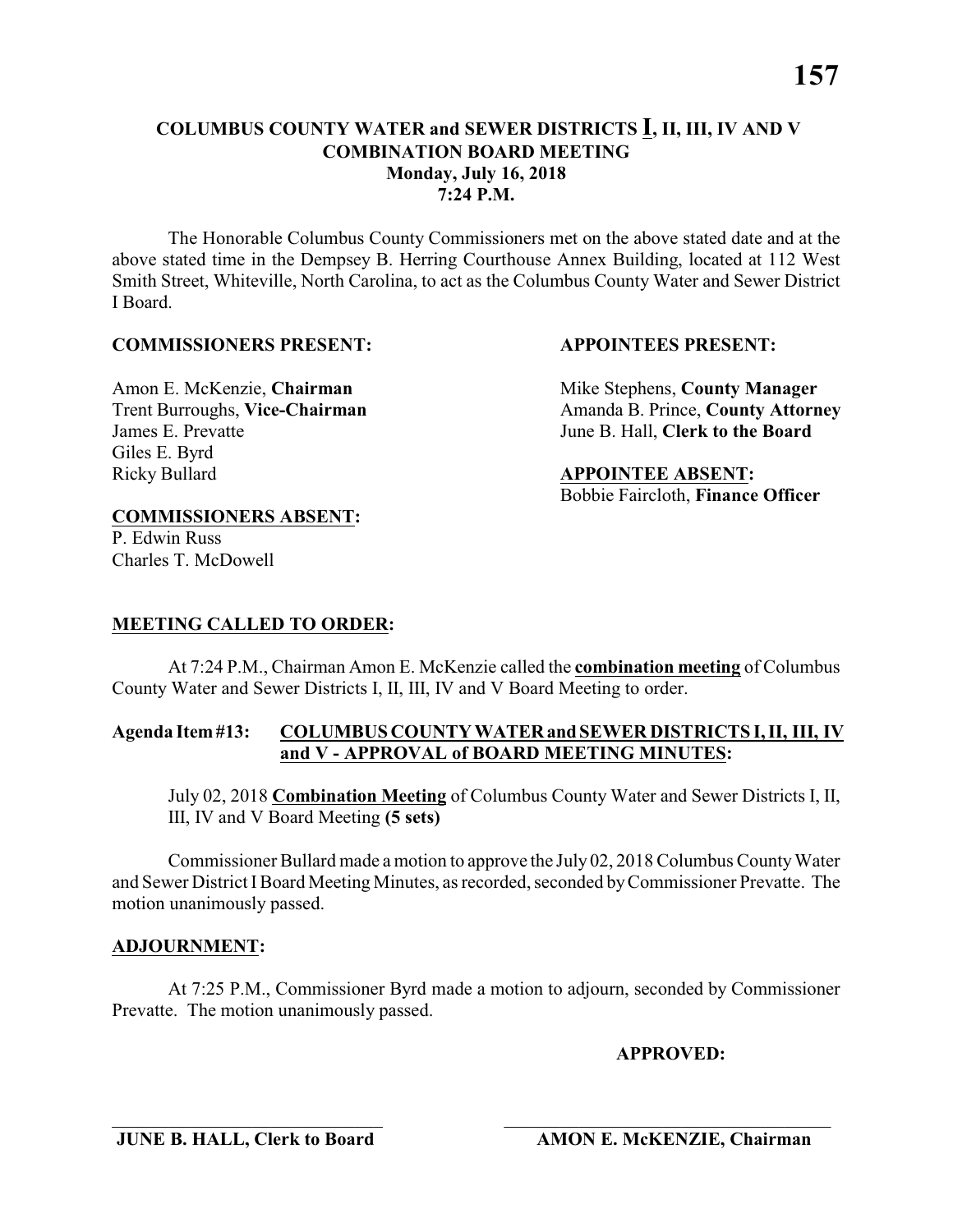**177**

#### **COLUMBUS COUNTY WATER and SEWER DISTRICTS I, II, III, IV AND V COMBINATION BOARD MEETING Monday, July 16, 2018 7:24 P.M.**

The Honorable Columbus County Commissioners met on the above stated date and at the above stated time in the Dempsey B. Herring Courthouse Annex Building, located at 112 West Smith Street, Whiteville, North Carolina, to act as the Columbus County Water and Sewer District II Board.

#### **COMMISSIONERS PRESENT: APPOINTEES PRESENT:**

## Amon E. McKenzie, **Chairman** Mike Stephens, **County Manager** James E. Prevatte June B. Hall, **Clerk to the Board** Giles E. Byrd

Trent Burroughs, Vice-Chairman Amanda B. Prince, County Attorney

**COMMISSIONERS ABSENT:**

P. Edwin Russ Charles T. McDowell

Ricky Bullard **APPOINTEE ABSENT:**

Bobbie Faircloth, **Finance Officer**

### **MEETING CALLED TO ORDER:**

At 7:24 P.M., Chairman Amon E. McKenzie called the **combination meeting** of Columbus County Water and Sewer Districts I, II, III, IV and V Board Meeting to order.

#### **Agenda Item #13: COLUMBUS COUNTY WATER and SEWER DISTRICTS I, II, III, IV and V - APPROVAL of BOARD MEETING MINUTES:**

July 02, 2018 **Combination Meeting** of Columbus County Water and Sewer Districts I, II, III, IV and V Board Meeting **(5 sets)**

Commissioner Bullard made a motion to approve the July 02, 2018 Columbus County Water and Sewer District II Board Meeting Minutes, as recorded, seconded by Commissioner Prevatte. The motion unanimously passed.

#### **ADJOURNMENT:**

At 7:25 P.M., Commissioner Byrd made a motion to adjourn, seconded by Commissioner Prevatte. The motion unanimously passed.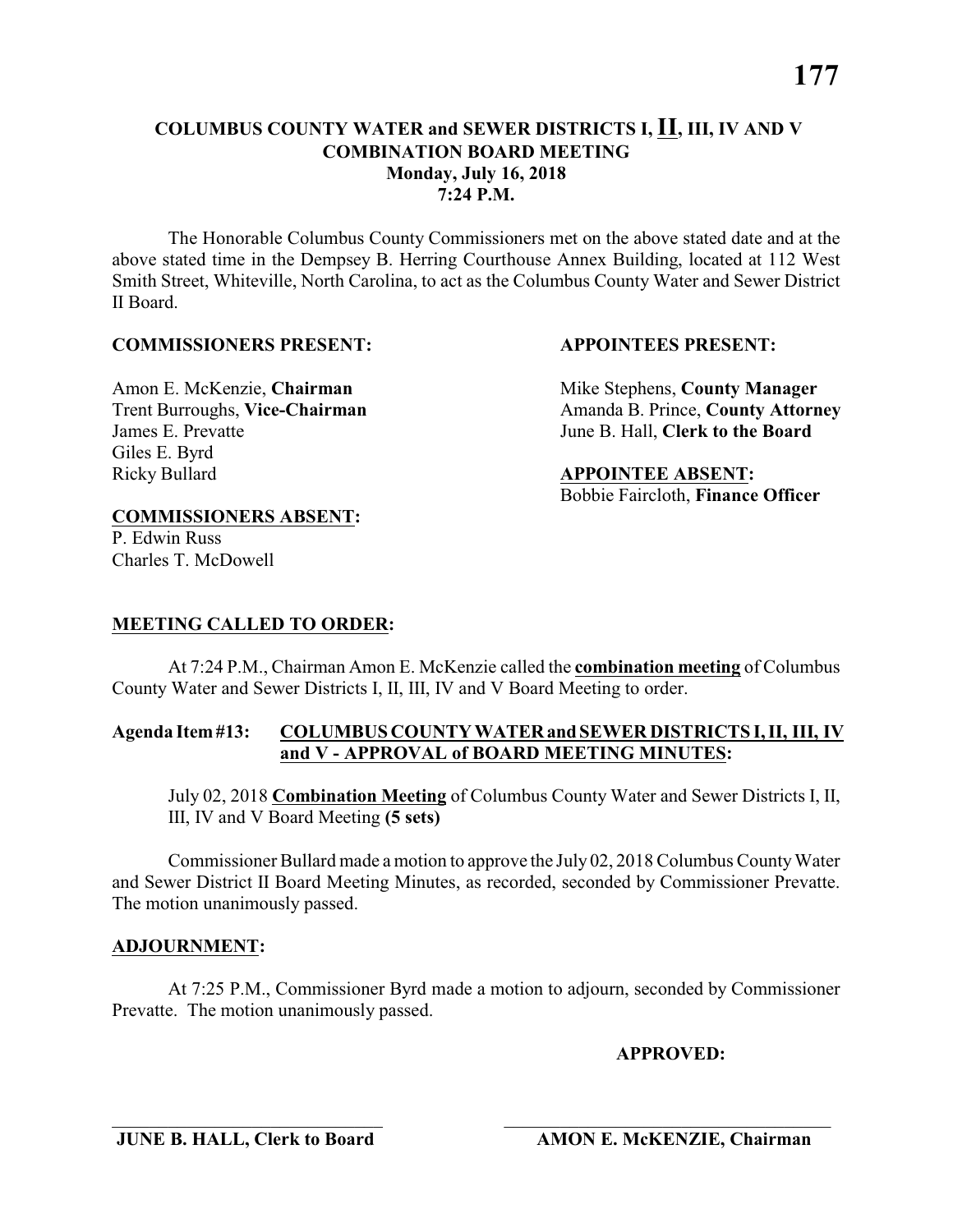#### **COLUMBUS COUNTY WATER and SEWER DISTRICTS I, II, III, IV AND V COMBINATION BOARD MEETING Monday, July 16, 2018 7:24 P.M.**

The Honorable Columbus County Commissioners met on the above stated date and at the above stated time in the Dempsey B. Herring Courthouse Annex Building, located at 112 West Smith Street, Whiteville, North Carolina, to act as the Columbus County Water and Sewer District III Board.

#### **COMMISSIONERS PRESENT: APPOINTEES PRESENT:**

## James E. Prevatte June B. Hall, **Clerk to the Board** Giles E. Byrd Ricky Bullard **APPOINTEE ABSENT:**

Amon E. McKenzie, **Chairman** Mike Stephens, **County Manager** Trent Burroughs, Vice-Chairman Amanda B. Prince, County Attorney

Bobbie Faircloth, **Finance Officer**

#### **COMMISSIONERS ABSENT:**

P. Edwin Russ Charles T. McDowell

#### **MEETING CALLED TO ORDER:**

At 7:24 P.M., Chairman Amon E. McKenzie called the **combination meeting** of Columbus County Water and Sewer Districts I, II, III, IV and V Board Meeting to order.

#### **Agenda Item #13: COLUMBUS COUNTY WATER and SEWER DISTRICTS I, II, III, IV and V - APPROVAL of BOARD MEETING MINUTES:**

July 02, 2018 **Combination Meeting** of Columbus County Water and Sewer Districts I, II, III, IV and V Board Meeting **(5 sets)**

Commissioner Bullard made a motion to approve the July 02, 2018 Columbus County Water and Sewer District III Board Meeting Minutes, as recorded, seconded by Commissioner Prevatte. The motion unanimously passed.

#### **ADJOURNMENT:**

At 7:25 P.M., Commissioner Byrd made a motion to adjourn, seconded by Commissioner Prevatte. The motion unanimously passed.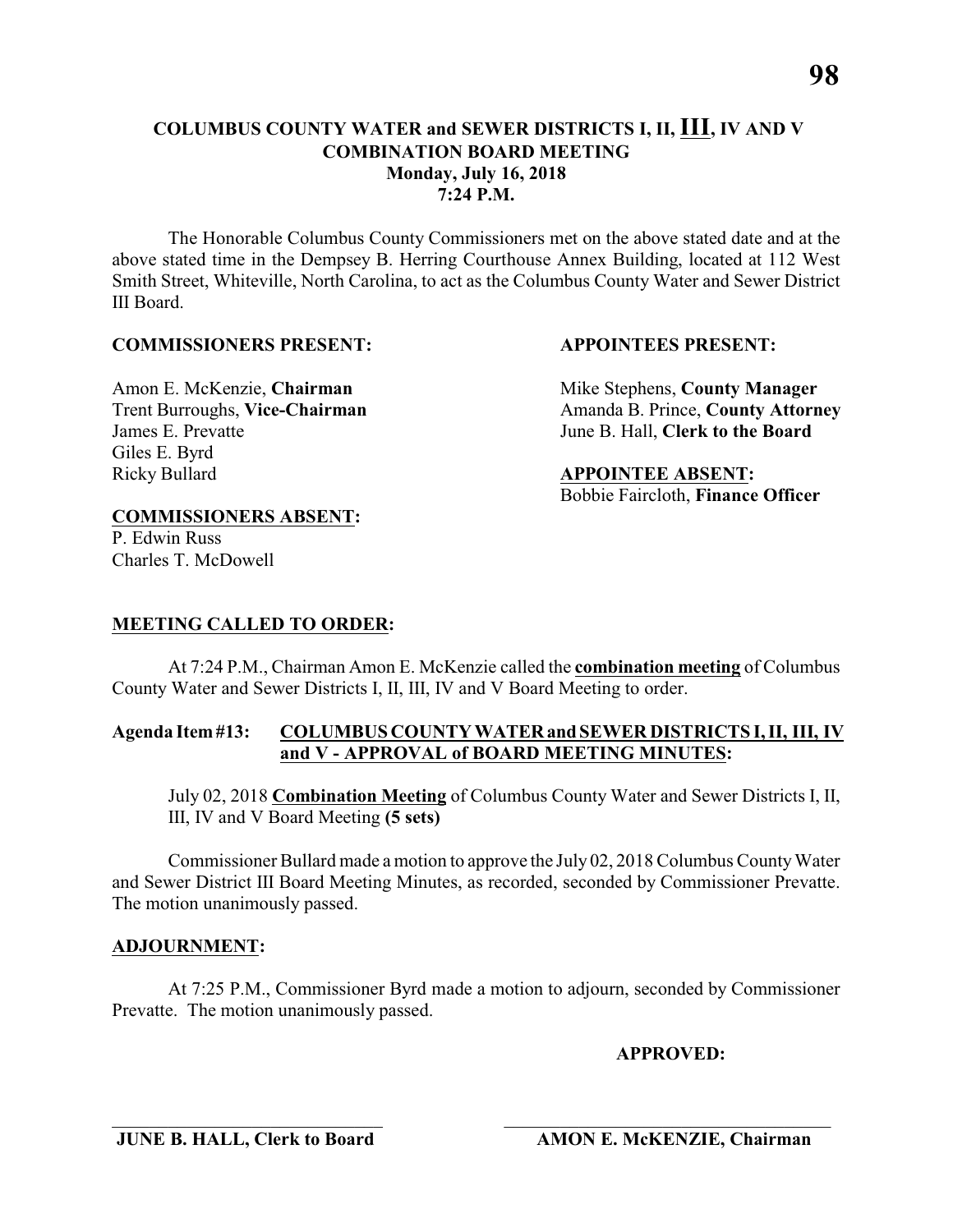The Honorable Columbus County Commissioners met on the above stated date and at the above stated time in the Dempsey B. Herring Courthouse Annex Building, located at 112 West Smith Street, Whiteville, North Carolina, to act as the Columbus County Water and Sewer District IV Board.

#### **COMMISSIONERS PRESENT: APPOINTEES PRESENT:**

## James E. Prevatte June B. Hall, **Clerk to the Board** Giles E. Byrd Ricky Bullard **APPOINTEE ABSENT:**

Amon E. McKenzie, **Chairman** Mike Stephens, **County Manager** Trent Burroughs, Vice-Chairman Amanda B. Prince, County Attorney

Bobbie Faircloth, **Finance Officer**

#### **COMMISSIONERS ABSENT:**

P. Edwin Russ Charles T. McDowell

### **MEETING CALLED TO ORDER:**

At 7:24 P.M., Chairman Amon E. McKenzie called the **combination meeting** of Columbus County Water and Sewer Districts I, II, III, IV and V Board Meeting to order.

#### **Agenda Item #13: COLUMBUS COUNTY WATER and SEWER DISTRICTS I, II, III, IV and V - APPROVAL of BOARD MEETING MINUTES:**

July 02, 2018 **Combination Meeting** of Columbus County Water and Sewer Districts I, II, III, IV and V Board Meeting **(5 sets)**

Commissioner Bullard made a motion to approve the July 02, 2018 Columbus County Water and Sewer District IV Board Meeting Minutes, as recorded, seconded by Commissioner Prevatte. The motion unanimously passed.

#### **ADJOURNMENT:**

At 7:25 P.M., Commissioner Byrd made a motion to adjourn, seconded by Commissioner Prevatte. The motion unanimously passed.